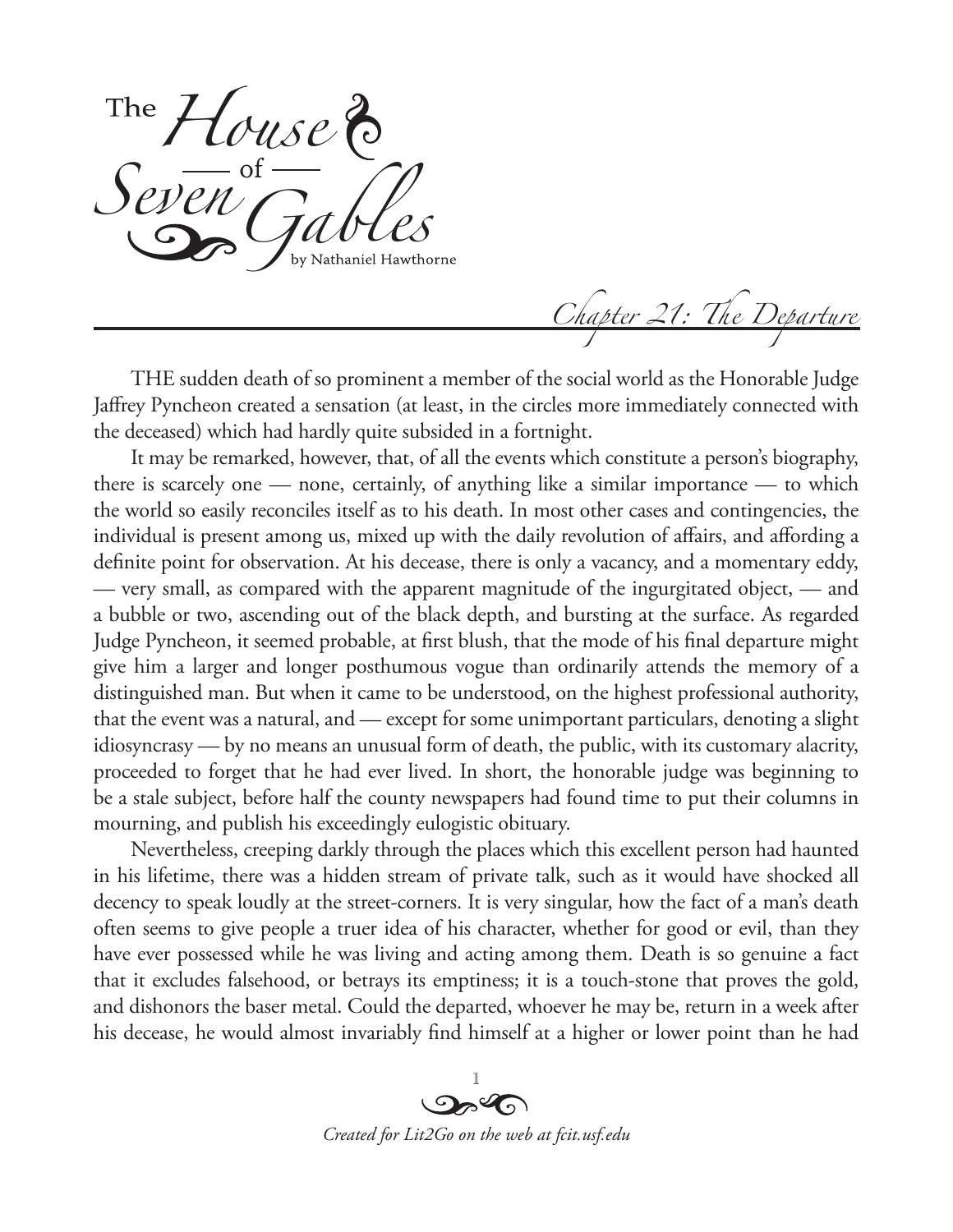formerly occupied, on the scale of public appreciation. But the talk, or scandal, to which we now allude, had reference to matters of no less old a date than the supposed murder, thirty or forty years ago, of the late Judge Pyncheon's uncle. The medical opinion, with regard to his own recent and regretted decease, had almost entirely obviated the idea that a murder was committed, in the former case. Yet, as the record showed, there were circumstances irrefragably indicating that some person had gained access to old Jaffrey Pyncheon's private apartments, at or near the moment of his death. His desk and private drawers, in a room contiguous to his bedchamber, had been ransacked; money and valuable articles were missing; there was a bloody hand-print on the old man's linen; and, by a powerfully welded chain of deductive evidence, the guilt of the robbery and apparent murder had been fixed on Clifford, then residing with his uncle in the House of the Seven Gables.

Whencesoever originating, there now arose a theory that undertook so to account for these circumstances as to exclude the idea of Clifford's agency. Many persons affirmed that the history and elucidation of the facts, long so mysterious, had been obtained by the daguerreotypist from one of those mesmerical seers, who, now-a-days, so strangely perplex the aspect of human affairs, and put everybody's natural vision to the blush, by the marvels which they see with their eyes shut.

According to this version of the story, Judge Pyncheon, exemplary as we have portrayed him in our narrative, was, in his youth, an apparently irreclaimable scapegrace. The brutish, the animal instincts, as is often the case, had been developed earlier than the intellectual qualities, and the force of character, for which he was afterwards remarkable. He had shown himself wild, dissipated, addicted to low pleasures, little short of ruffianly in his propensities, and recklessly expensive, with no other resources than the bounty of his uncle. This course of conduct had alienated the old bachelor's affection, once strongly fixed upon him. Now, it is averred, — but whether on authority available in a court of justice, we do not pretend to have investigated, — that the young man was tempted by the devil, one night, to search his uncle's private drawers, to which he had unsuspected means of access. While thus criminally occupied, he was startled by the opening of the chamber-door. There stood old Jaffrey Pyncheon, in his night-clothes! The surprise of such a discovery, his agitation, alarm, and horror, brought on the crisis of a disorder to which the old bachelor had an hereditary liability; — he seemed to choke with blood, and fell upon the floor, striking his temple a heavy blow against the corner of a table. What was to be done? The old man was surely dead! Assistance would come too late! What a misfortune, indeed, should it come too soon, since his reviving consciousness would bring the recollection of the ignominious offence which he had beheld his nephew in the very act of committing!

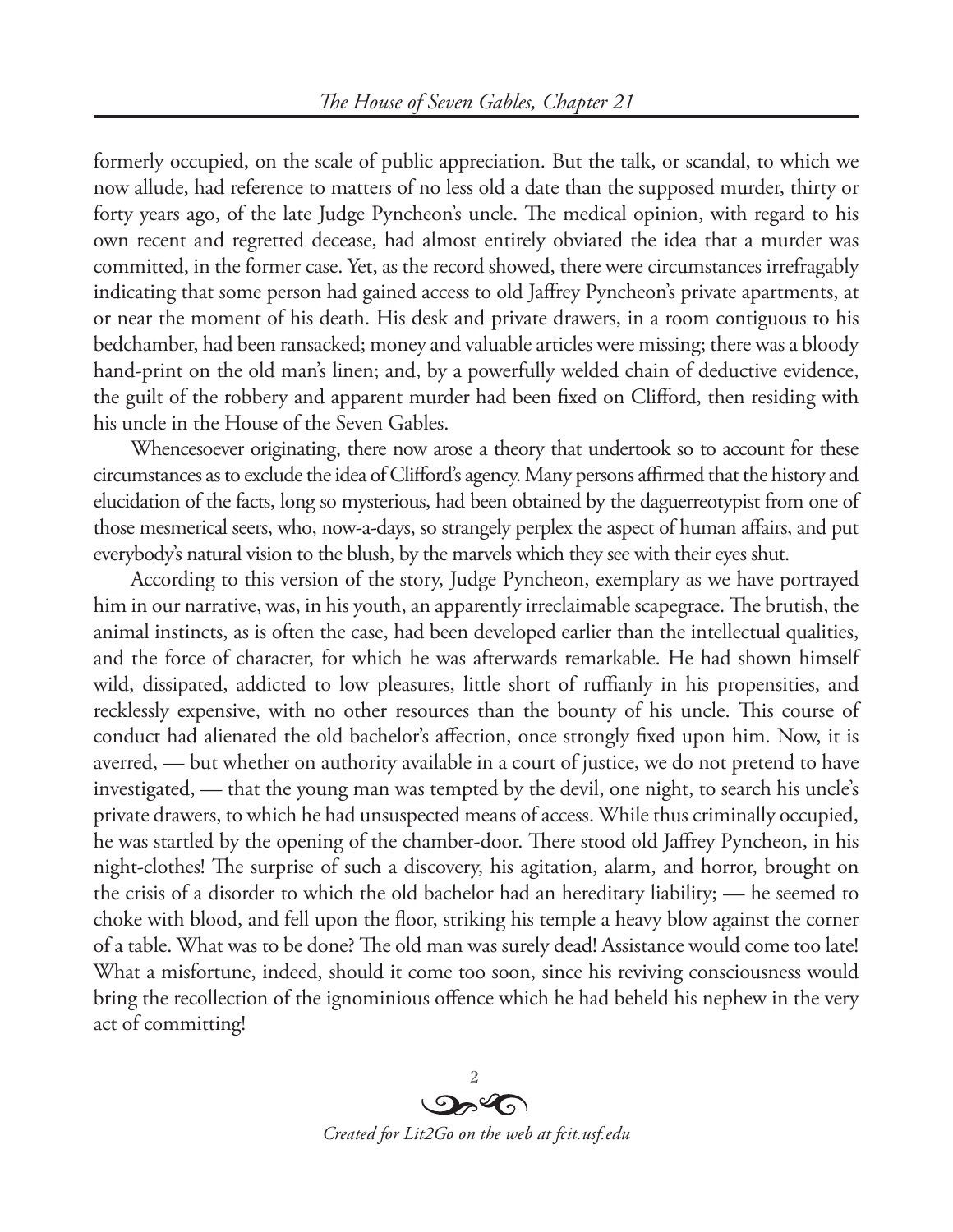But he never did revive. With the cool hardihood that always pertained to him, the young man continued his search of the drawers, and found a will, of recent date, in favor of Clifford, — which he destroyed, — and an older one, in his own favor, which he suffered to remain. But, before retiring, Jaffrey bethought himself of the evidence, in these ransacked drawers, that some one had visited the chamber with sinister purposes. Suspicion, unless averted, might fix upon the real offender. In the very presence of the dead man, therefore, he laid a scheme that should free himself at the expense of Clifford, his rival, for whose character he had at once a contempt and a repugnance. It is not probable, be it said, that he acted with any set purpose of involving Clifford in a charge of murder. Knowing that his uncle did not die by violence, it may not have occurred to him, in the hurry of the crisis, that such an inference might be drawn. But, when the affair took this darker aspect, Jaffrey's previous steps had already pledged him to those which remained. So craftily had he arranged the circumstances, that, at Clifford's trial, his cousin hardly found it necessary to swear to anything false, but only to withhold the one decisive explanation, by refraining to state what he had himself done and witnessed.

Thus Jaffrey Pyncheon's inward criminality, as regarded Clifford, was, indeed, black and damnable; while its mere outward show and positive commission was the smallest that could possibly consist with so great a sin. This is just the sort of guilt that a man of eminent respectability finds it easiest to dispose of. It was suffered to fade out of sight, or be reckoned a venial matter, in the Honorable Judge Pyncheon's long subsequent survey of his own life. He shuffled it aside, among the forgotten and forgiven frailties of his youth, and seldom thought of it again.

We leave the judge to his repose. He could not be styled fortunate, at the hour of death. Unknowingly, he was a childless man, while striving to add more wealth to his only child's inheritance. Hardly a week after his decease, one of the Cunard steamers brought intelligence of the death, by cholera, of Judge Pyncheon's son, just at the point of embarkation for his native land. By this misfortune, Clifford became rich; so did Hepzibah; so did our little villagemaiden, and, through her, that sworn foe of wealth and all manner of conservatism, — the wild reformer, — Holgrave!

It was now far too late in Clifford's life for the good opinion of society to be worth the trouble and anguish of a formal vindication. What he needed was the love of a very few; not the admiration, or even the respect, of the unknown many. The latter might probably have been won for him, had those on whom the guardianship of his welfare had fallen deemed it advisable to expose Clifford to a miserable resuscitation of past ideas, when the condition of whatever comfort he might expect lay in the calm of forgetfulness. After such wrong as he

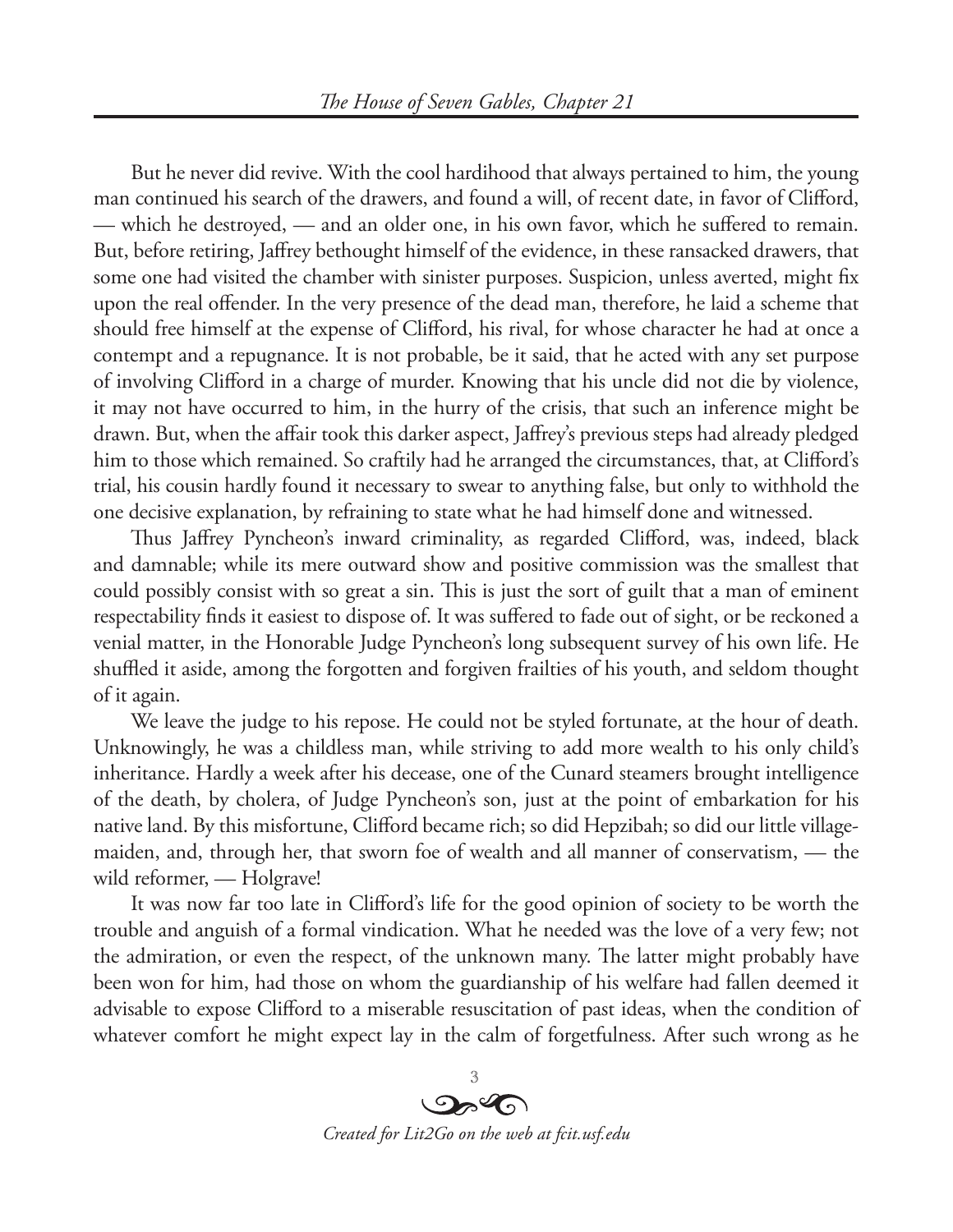had suffered, there is no reparation. The pitiable mockery of it, which the world might have been ready enough to offer, coming so long after the agony had done its utmost work, would have been fit only to provoke bitterer laughter than poor Clifford was ever capable of. It is a truth (and it would be a very sad one, but for the higher hopes which it suggests) that no great mistake, whether acted or endured, in our mortal sphere, is ever really set right. Time, the continual vicissitude of circumstances, and the invariable inopportunity of death, render it impossible. If, after long lapse of years, the right seems to be in our power, we find no niche to set it in. The better remedy is for the sufferer to pass on, and leave what he once thought his irreparable ruin far behind him.

The shock of Judge Pyncheon's death had a permanently invigorating and ultimately beneficial effect on Clifford. That strong and ponderous man had been Clifford's nightmare. There was no free breath to be drawn, within the sphere of so malevolent an influence. The first effect of freedom, as we have witnessed in Clifford's aimless flight, was a tremulous exhilaration. Subsiding from it, he did not sink into his former intellectual apathy. He never, it is true, attained to nearly the full measure of what might have been his faculties. But he recovered enough of them partially to light up his character, to display some outline of the marvellous grace that was abortive in it, and to make him the object of no less deep, although less melancholy interest than heretofore. He was evidently happy. Could we pause to give another picture of his daily life, with all the appliances now at command to gratify his instinct for the beautiful, the garden scenes, that seemed so sweet to him, would look mean and trivial in comparison.

Very soon after their change of fortune, Clifford, Hepzibah, and little Phoebe, with the approval of the artist, concluded to remove from the dismal old House of the Seven Gables, and take up their abode, for the present, at the elegant country-seat of the late Judge Pyncheon. Chanticleer and his family had already been transported thither, where the two hens had forthwith begun an indefatigable process of egg-laying, with an evident design, as a matter of duty and conscience, to continue their illustrious breed under better auspices than for a century past. On the day set for their departure, the principal personages of our story, including good Uncle Venner, were assembled in the parlor.

"The country-house is certainly a very fine one, so far as the plan goes," observed Holgrave, as the party were discussing their future arrangements. "But I wonder that the late judge being so opulent, and with a reasonable prospect of transmitting his wealth to descendants of his own — should not have felt the propriety of embodying so excellent a piece of domestic architecture in stone, rather than in wood. Then, every generation of the family might have altered the interior, to suit its own taste and convenience; while the exterior, through the lapse

> 4  $O_2$ *Created for Lit2Go on the web at fcit.usf.edu*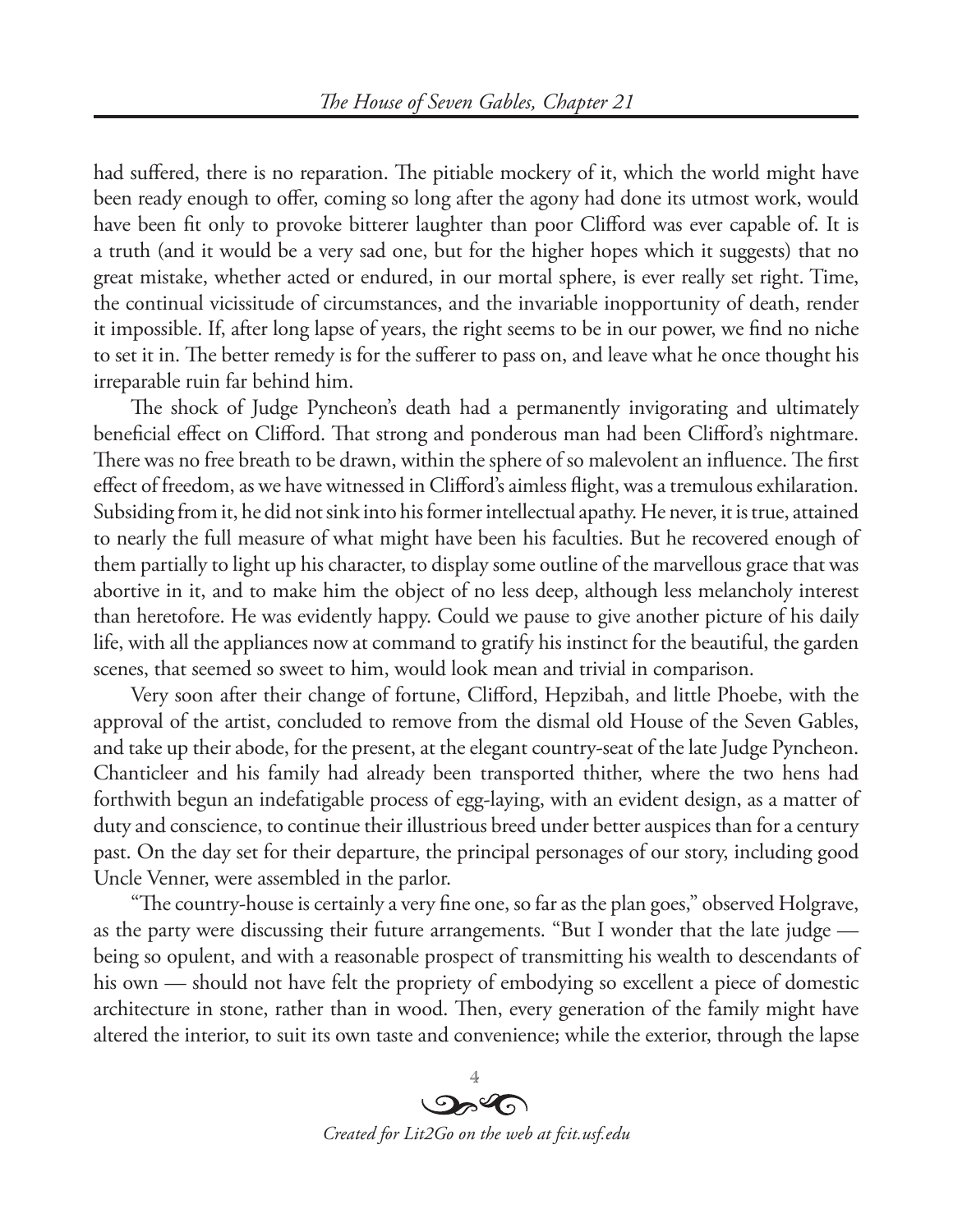of years, might have been adding venerableness to its original beauty, and thus giving that impression of permanence which I consider essential to the happiness of any one moment."

"Why," cried Phoebe, gazing into the artist's face with infinite amazement, "how wonderfully your ideas are changed! A house of stone, indeed! It is but two or three weeks ago, that you seemed to wish people to live in something as fragile and temporary as a bird's nest!"

"Ah, Phoebe, I told you how it would be!" said the artist, with a half-melancholy laugh. "You find me a conservative already! Little did I think ever to become one. It is especially unpardonable in this dwelling of so much hereditary misfortune, and under the eye of yonder portrait of a model conservative, who, in that very character, rendered himself so long the evil destiny of his race."

"That picture!" said Clifford, seeming to shrink from its stern glance. "Whenever I look at it, there is an old, dreamy recollection haunting me, but keeping just beyond the grasp of my mind. Wealth, it seems to say! — boundless wealth! — unimaginable wealth! I could fancy that, when I was a child, or a youth, that portrait had spoken, and told me a rich secret, or had held forth its hand, with the written record of hidden opulence. But those old matters are so dim with me, now-a-days! What could this dream have been?"

"Perhaps I can recall it," answered Holgrave. "See! There are a hundred chances to one, that no person, unacquainted with the secret, would ever touch this spring."

"A secret spring!" cried Clifford. "Ah, I remember now! I did discover it, one summer afternoon, when I was idling and dreaming about the house, long, long ago. But the mystery escapes me."

The artist put his finger on the contrivance to which he had referred. In former days, the effect would probably have been to cause the picture to start forward. But, in so long a period of concealment, the machinery had been eaten through with rust; so that, at Holgrave's pressure, the portrait, frame and all, tumbled suddenly from its position, and lay face downward on the floor. A recess in the wall was thus brought to light, in which lay an object so covered with a century's dust that it could not immediately be recognized as a folded sheet of parchment. Holgrave opened it, and displayed an ancient deed, signed with the hieroglyphics of several Indian sagamores, and conveying to Colonel Pyncheon and his heirs, forever, a vast extent of territory at the eastward.

"This is the very parchment the attempt to recover which cost the beautiful Alice Pyncheon her happiness and life," said the artist, alluding to his legend. "It is what the Pyncheons sought in vain, while it was valuable; and now that they find the treasure, it has long been worthless."

"Poor Cousin Jaffrey! This is what deceived him," exclaimed Hepzibah. "When they were young together, Clifford probably made a kind of fairy-tale of this discovery. He was always

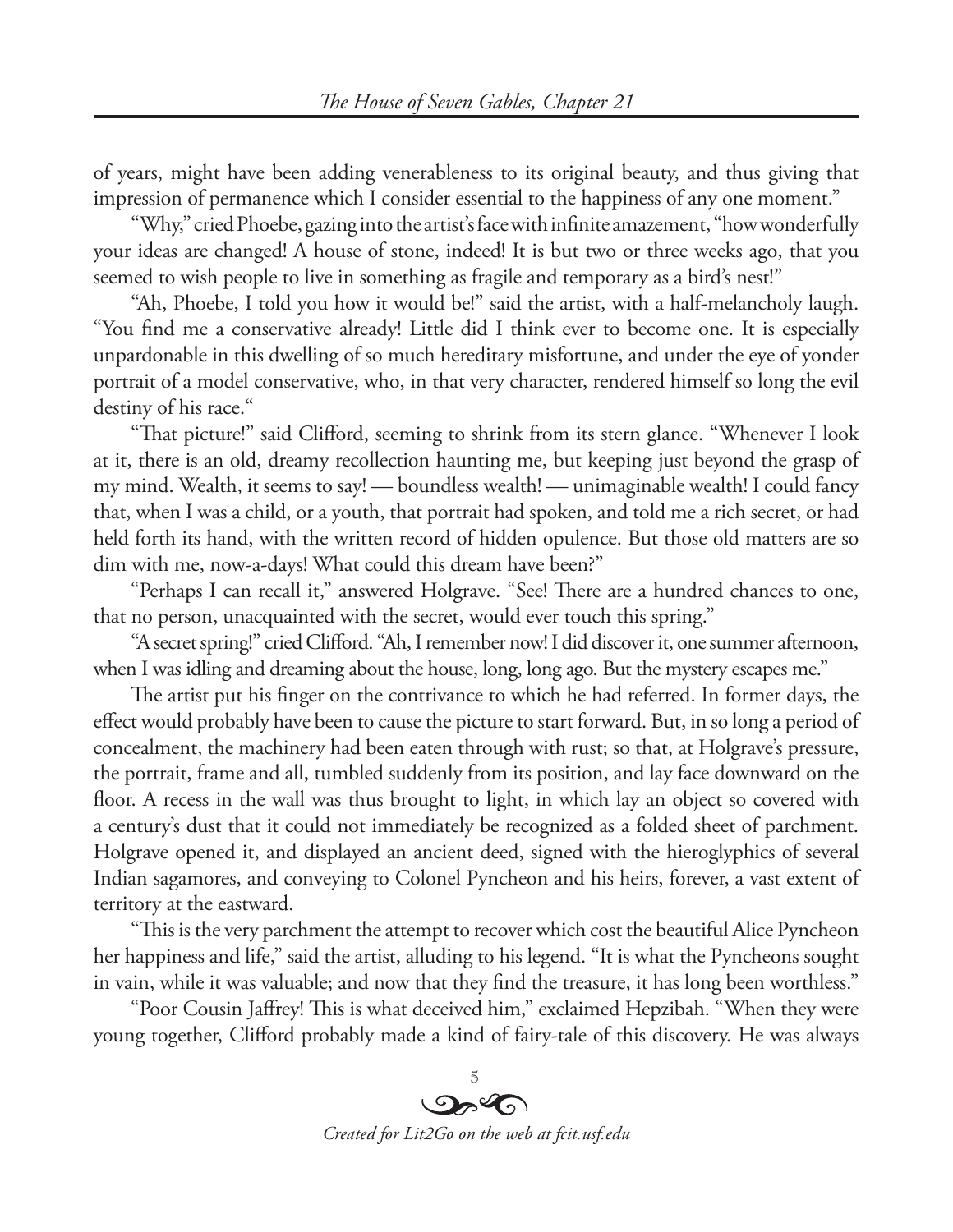dreaming hither and thither about the house, and lighting up its dark corners with beautiful stories. And poor Jaffrey, who took hold of everything as if it were real, thought my brother had found out his uncle's wealth. He died with this delusion in his mind!"

"But," said Phoebe, apart to Holgrave, "how came you to know the secret?"

"My dearest Phoebe," said Holgrave, "how will it please you to assume the name of Maule? As for the secret, it is the only inheritance that has come down to me from my ancestors. You should have known sooner (only that I was afraid of frightening you away) that, in this long drama of wrong and retribution, I represent the old wizard, and am probably as much of a wizard as ever he was. The son of the executed Matthew Maule, while building this house, took the opportunity to construct that recess, and hide away the Indian deed, on which depended the immense landclaim of the Pyncheons. Thus they bartered their eastern territory for Maule's garden-ground."

"And now," said Uncle Venner, "I suppose their whole claim is not worth one man's share in my farm yonder!"

"Uncle Venner," cried Phoebe, taking the patched philosopher's hand, "you must never talk any more about your farm! You shall never go there, as long as you live! There is a cottage in our new garden, — the prettiest little yellowish-brown cottage you ever saw; and the sweetestlooking place, for it looks just as if it were made of gingerbread, — and we are going to fit it up and furnish it, on purpose for you. And you shall do nothing but what you choose, and shall be as happy as the day is long, and shall keep Cousin Clifford in spirits with the wisdom and pleasantness which is always dropping from your lips!"

"Ah! My dear child," quoth good Uncle Venner, quite overcome, "if you were to speak to a young man as you do to an old one, his chance of keeping his heart another minute would not be worth one of the buttons on my waistcoat! And — soul alive! — that great sigh, which you made me heave, has burst off the very last of them! But never mind! It was the happiest sigh I ever did heave; and it seems as if I must have drawn in a gulp of heavenly breath, to make it with. Well, well, Miss Phoebe! They'll miss me in the gardens, hereabouts, and around by the back-doors; and Pyncheon-street, I'm afraid, will hardly look the same without old Uncle Venner, who remembers it with a mowing field on one side, and the garden of the seven gables on the other. But either I must go to your country-seat, or you must come to my farm — that's one of two things certain, and I leave you to choose which!"

"Oh, come with us, by all means, Uncle Venner!" said Clifford, who had a remarkable enjoyment of the old man's mellow, quiet, and simple spirit. "I want you always to be within five minutes' saunter of my chair. You are the only philosopher I ever knew of, whose wisdom has not a drop of bitter essence at the bottom!"